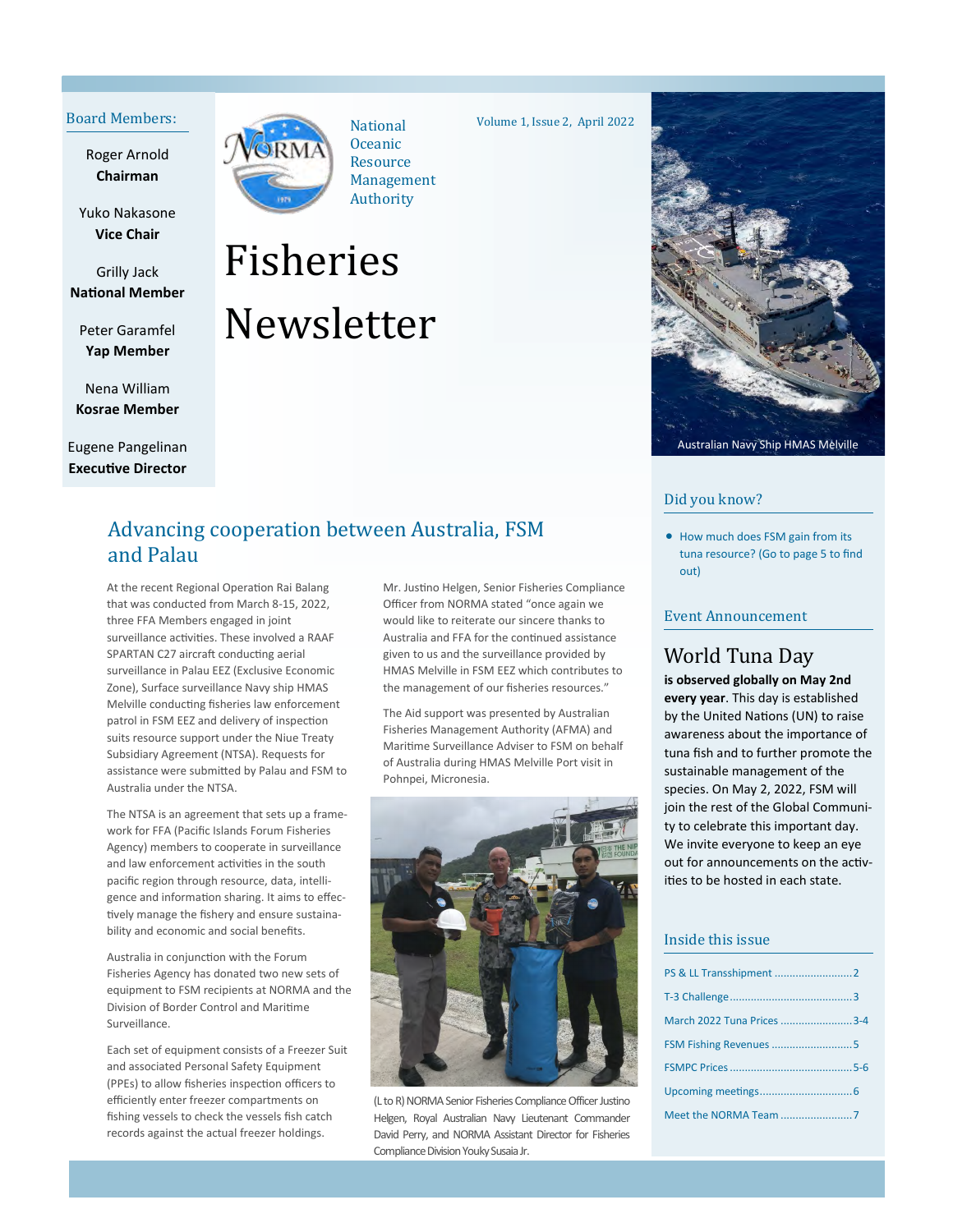

Acronyms of the Issue

- *EEZ (Page 1):* Exclusive Economic Zone is defined from the coastal baseline towards 200 nautical miles (nm). NORMA manages the 24- 200nm of the FSM EEZ.
- *FMY:* Fishing Management Year is a period of one calendar year (1 January to 31 December).
- *PS:* Purse Seine is the largest fishing vessel type that uses fishing nets (see featured National Fisheries Corporation (NFC) F/V Taiyo Waab photo above for an example of a PS).
- *LL:* Longline is a fishing vessel type that uses series of baited hooks (see featured Liancheng F/V Shenliancheng761 photo below for an example of a LL).



### Purse Seine & Longline Transshipment/Unloading in FSM 2022

At the beginning of Fishing Management Year (FMY) 2022, there was a total of 24 Purse Seine (PS) called to FSM Ports for transshipment/ unloading (Table 1). Both Kosrae and Pohnpei received 12 (50%) calls to port each respectively. Pohnpei may have had little activity from January to February; however, it is worth noting later in March there was a 90% increase in port calls for Pohnpei. As for Kosrae, there are port calls for January and March; however, in February there were zero (0) port calls reported for PS. It is also evident that March recorded the highest port calls in the  $1<sup>st</sup>$  quarter of FMY2022.

As for PS volume in metric tons (MT) transshipped/unloaded in FSM ports, Table 2 depicted same activities and trends as Table 1.

In Table 3, a total 11 Longline (LL) were called to FSM Ports for unloading. Kosrae and Pohnpei received port calls with a total of 7 (64%) and 4 (36%), respectively. It is evident that LL port call particularly in February is higher than PS port call for transshipment/unloading. Nonetheless, there are still consistent port calls in Kosrae port by the end of  $1<sup>st</sup>$  quarter of 2022.

As for LL volume in MT unloaded in FSM ports, Table 4 shows similar trend as Table 3 and with higher number of LL and volume visited and unloaded in Kosrae. As a result, Kosrae tends to be more attractive for the 1<sup>st</sup> quarter of 2022.

| Table 3: Number of LL Unloaded in FSM Ports by<br>Month, FMY 2022 |               |         |                          |
|-------------------------------------------------------------------|---------------|---------|--------------------------|
| Month                                                             | Kosrae        | Pohnpei | <b>Total by</b><br>Month |
| January                                                           |               |         |                          |
| February                                                          | $\mathcal{P}$ | 3       | 5                        |
| March                                                             |               |         | 2                        |
| <b>Total by</b><br>Port                                           |               |         |                          |

Source: NORMA (Preliminary data) Source: NORMA (Preliminary data)

### NORMA visits Pehleng Elementary School

On March 18th, NORMA, in collaboration with the SPC Micronesia Regional Office including the Pohnpei State Office of Fisheries and Aquaculture, visited Pehleng Elementary School to present various coastal and oceanic topics. These included the anchored fish aggregation devices (FAD), sea safety and tuna species. The NORMA Fisheries Science Division staff, Mr. Paulino James and Mr. Francisco Sigrah, presented the three different tuna species (yellowfin, skipjack and bigeye) targeted by the fishing industry in the FSM Exclusive Economic Zone (EEZ) and sustainably managed by NOR-MA. The tuna presentation is in support of the upcoming World Tuna Day celebrations on the 2nd of May.

**Table 1: Number of PS Transshipped/Unloaded in FSM Ports by Month, FMY 2022**

| Month                | Kosrae | Pohnpei | Total by<br>Month |
|----------------------|--------|---------|-------------------|
|                      |        |         |                   |
| January              |        |         |                   |
| February             |        |         |                   |
| March                |        | 10      | 15                |
| <b>Total by Port</b> | 12     | 12      | 24                |

Source: NORMA (Preliminary data)

| Table 2: PS Volume(MT) of Transshiped/Unloaded in<br>FSM Ports by Month, FMY 2022 |        |         |                          |
|-----------------------------------------------------------------------------------|--------|---------|--------------------------|
| Month                                                                             | Kosrae | Pohnpei | <b>Total by</b><br>Month |
| January                                                                           | 6,135  | 950     | 7,085                    |
| February                                                                          | Ω      | 760     | 760                      |
| March                                                                             | 3,925  | 6,872   | 10,797                   |
| <b>Total by Port</b>                                                              | 10.060 | 8,582   | 18.642                   |

Source: NORMA (Preliminary data)



| Table 4: LL Volume (MT) of Unloaded in FSM<br>Ports by Month, FMY 2022 |        |         |                          |
|------------------------------------------------------------------------|--------|---------|--------------------------|
| Month                                                                  | Kosrae | Pohnpei | <b>Total by</b><br>Month |
| January                                                                | 163    |         | 163                      |
| February                                                               | 60     | 174     | 234                      |
| March                                                                  | 16     | 37      | 53                       |
| <b>Total by</b><br>Port                                                | 239    | 212     | 450                      |





NORMA Assistant Observer Coordinator Paulino James (left) and NORMA Observer Debriefer Francisco Sigrah (right) presenting to the Pehleng Elementary School students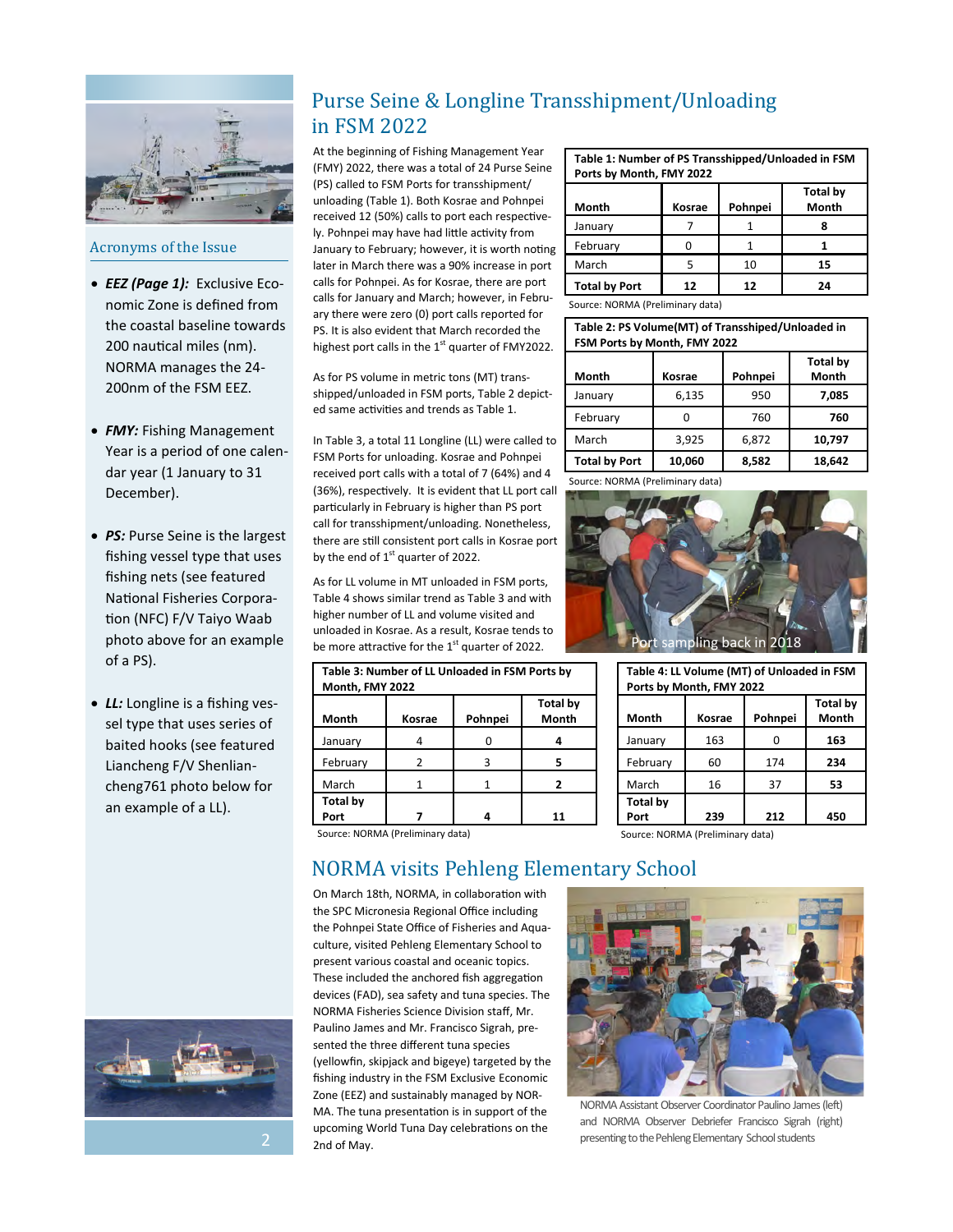### FSM and Liancheng Partner to Meet T3 Challenge

NORMA and Liancheng Overseas Fishery Co., Ltd (Liancheng) are poised to meet the "T3 Challenge" by the target date of 2023. The T3 Challenge (Technology for Tuna Transparency) was launched by the FSM in 2018 and aims to achieve full transparency in fishing activities in the FSM's longline fishery by 2023, using technology such as electronic monitoring (EM) and electronic reporting (ER) tools to support data collection.

With ongoing support from The Nature Conservancy (TNC), NORMA has been working to establish its national EM program, including development of performance standards for EM systems and protocols for reviewing video footage. As a major fisheries partner in the FSM, Liancheng joined the T3 Challenge soon after its launch and has been working collaboratively with the FSM on EM trials throughout the development period. Liancheng's fleet of longline vessels fishing in the FSM are on track to meet the T3's 2023 deadline and deliver the required data to support both FSM's fisheries

management goals and Liancheng's sustainability objectives.

"EM is an important new addition to FSM's existing set of monitoring tools and we look forward to closing key data gaps in our longline fishery. Liancheng's cooperation over the last several years is greatly appreciated and we are pleased to be jointly implementing the T3 Challenge in 2023," said NORMA's Acting Executive Director Limanman Helgenberger. NOR-MA leads the region alongside the Marshall Islands, Fiji, Solomon Islands, New Zealand, and Australia in establishing a national EM program to support its national fisheries objectives. Liancheng added that "electronic monitoring has always been a key feature of their management approach and they are excited to join forces with NORMA to improve traceability in one of their key tuna fisheries." Liancheng will kick-off NORMA's phased EM implementation in January 2023 with up to 20 longline vessels providing EM data of their fishing activities in the FSM Exclusive Economic Zone.

#### Acronyms of the Issue

- **EM:** Electronic Monitoring is an emerging technology tool that uses cameras to monitor fishing activities.
- **ER:** Electronic Reporting is any report that is compiled and generated electronically for statistical use and compliance.



*"EM is an important new addition to FSM's existing set of monitoring tools and we look forward to closing key data gaps in our longline fishery…" - NORMA Acting Executive Director Helgenberger*



### Tuna Market Prices March 2022

### *Pacific Islands Forum Fisheries Agency (FFA)*

Monthly market prices in 2022 were mixed with prices for purse seine caught product were increasing. Thai imports averaging \$1,635/mt from January to February in 2022 which was higher than 2021 levels. In contrast Yaizu skipjack was on a downward trend in the first two months of 2022 before it increased 10% to \$1,615/mt in March (Figure 1).



#### Tuna Figures

*Figure 1 Monthly skipjack prices, Thai imports (C&F) and Yaizu (exvessel) import prices. Note:* \*2022 prices for period to February for Thai import price.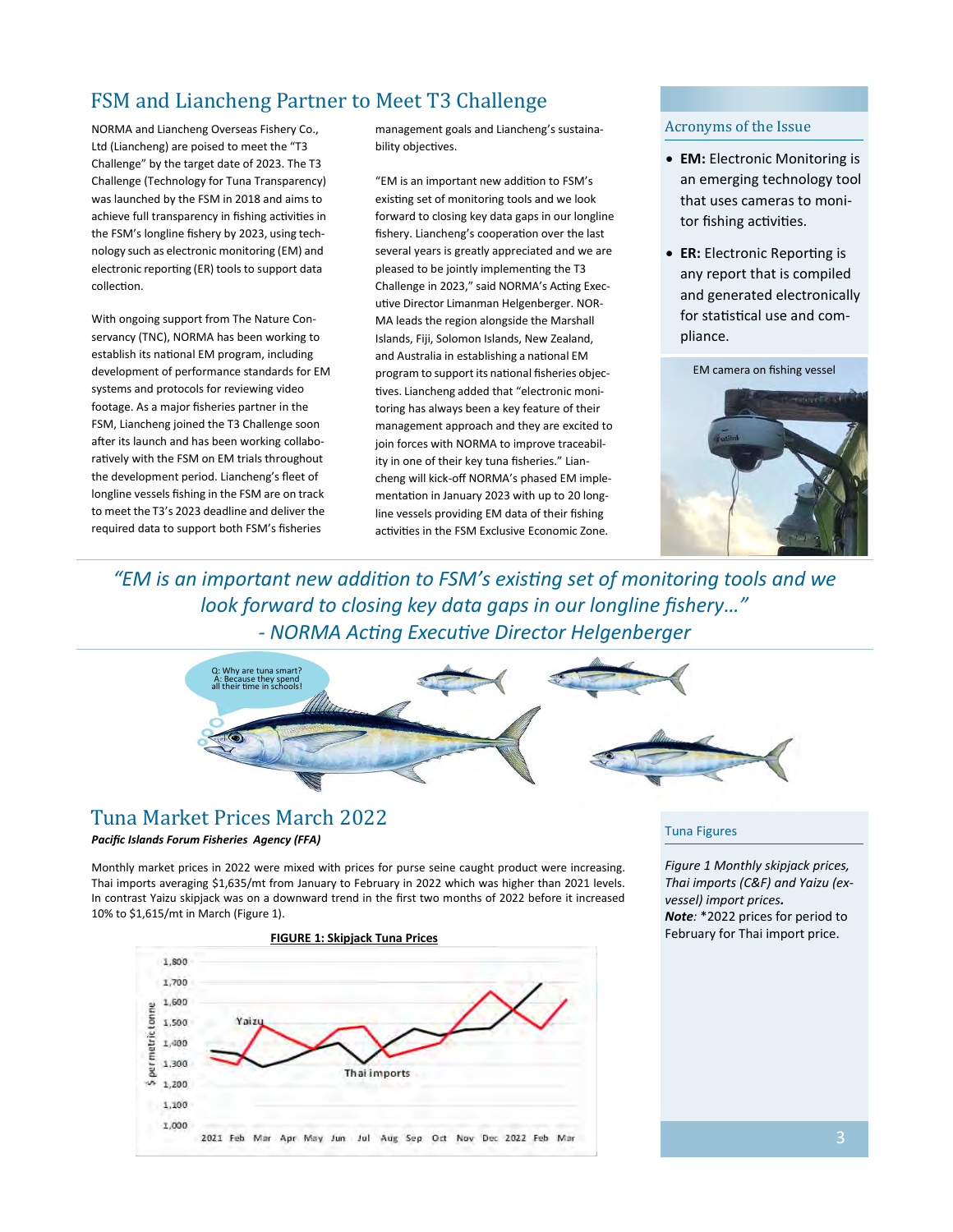

### Tuna Market Prices March 2022 cont.

Prices for purse seine caught yellowfin increased for Thai imports averaging \$2,151/mt from January to February 2022, 30% higher than in the same period in 2021. The Yaizu purse seine caught yellowfin prices (ex-vessel) declined 10% in February 2022 before it increased 13% in the following month. This was 56% higher than in the same period in 2021 (Figure 2).



*"...the volumes for sashimi grade bigeye and yellowfin continue to decline to lower levels in January to February 2022 and this is largely driven by the impacts of the COVID-19 pandemic." -FFA on Tuna Prices*

#### Tuna Figures

*Figure 2 Monthly yellowfin prices, Thai imports (C&F) and Yaizu (ex-vessel) import prices.*

*Note:* \*2022 prices for period to February for Thai import price.

#### *Figure 3 Monthly Japan and US bigeye prices.*

*Note:* Japan fresh imports from Oceania are C.I.F. prices, Japan selected ports are ex-vessel prices and US imports are F.A.S. prices. Frozen at selected ports excludes purse seine caught landings. 2022 prices for period to February for US and Japan fresh import prices.

The US longline fresh bigeye import price declined 10% to \$11,363/mt in January 2022 before it increased in February by 28% to \$14,550/mt which was higher than 2021 levels. Similarly, the Japan bigeye fresh imports price declined 16% to \$10,830/mt in January 2022 and then increased in the next month by 3%. The bigeye selected ports prices for March 2022 were \$16,286/mt and \$10,733/ mt for fresh and frozen bigeye products respectively, an 8% increase from the previous month. In addition, both of these prices were significantly higher than in the same period in 2021 by 49% and 43% for fresh and frozen bigeye selected ports prices respectively (Figure 3). It is important to note that the volumes for sashimi grade bigeye and yellowfin continue to decline to lower levels in January to February 2022 and this is largely driven by the impacts of the COVID-19 pandemic.



.

#### Fishing Humor

What is the difference between a fish and a piano? -You can't tuna fish.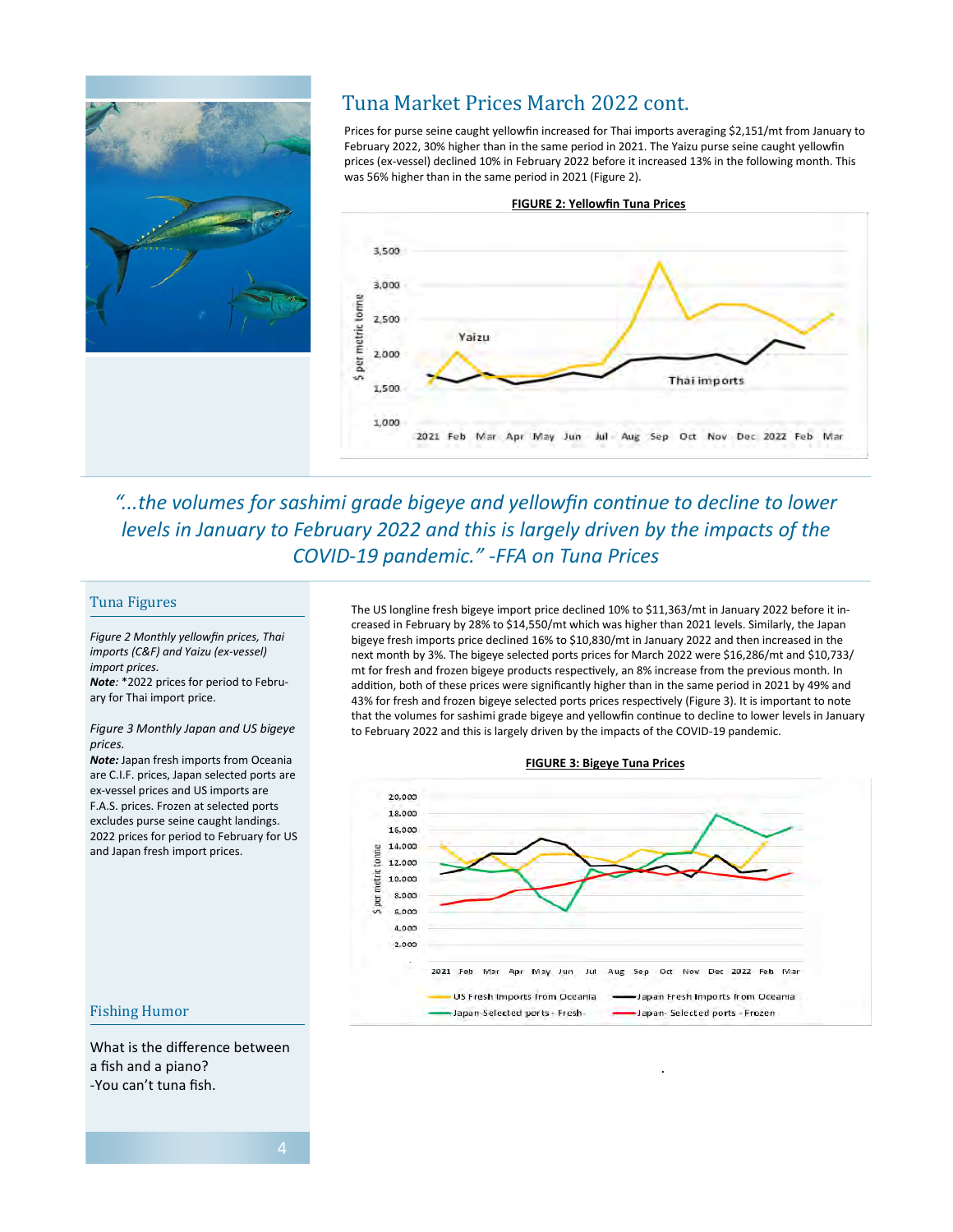## FSM Fishing Revenues (2010-2020)



Source: Office of the National Public Auditor (ONPA)

### Upcoming Price Movements Due to Consistently Upward Trend in Oil Prices since May 2021

*Vital FSMPC Press Statement February 4-2022* [www.vitalenergy.fm](http://www.vitalenergy.fm)

*Pohnpei, Federated States of Micronesia* – The Vital FSM Petroleum Corporation ("Vital") takes this opportunity to advise its valued customers of three scheduled price movements in the coming months. Due to the consistently upward trend in global oil prices since May 2021, wholesale prices for unleaded gasoline (ULP), diesel (ADO), and kerosene (DPK) for FSM customers are now confirmed to move:

**By +\$0.15 per gallon on Monday, February 21, 2022;**

**By +\$0.15 per gallon on Monday, March 21, 2022; and**

**By +\$0.10 per gallon on Wednesday, April 20, 2022.**

#### Revenue Figure

*Figure 1* Shows a 10-year historical trend of FSM's Revenue from fishing fees.

*"...wholesale prices are no longer sustainable and will need to increase to meet the rising costs."-Vital Chief Financial Officer Mendiola*

Vital analysts note that in the past eight months, global oil prices have been consistently on the rise, and that FSM prices followed the same upward trend by moving a total of +\$0.75 in 2021. The last price increase in the country went into effect in September 2021, bringing the national average for a gallon of gasoline to \$4.65, and \$5.45 for a gallon of diesel.

Vital Chief Financial Officer Ms. Cherish Mendiola commented, "The data clearly shows that the MOPS price is above pre-COVID levels and continues to rise. You can see proof of the upward trend in places like Guam, where motorists have seen the price of gas jump fortyfive cents per gallon since January 5, 2022. Thankfully, the stabilizing mechanism in our pricing framework has deferred any further price movements for the country since September," Mendiola continued, "and FSM motorists are paying retail prices that are up to sixty cents lower than retail prices in Guam. This is great for FSM motorists but realistically speaking, wholesale prices are no longer sustainable and will need to increase to meet the rising costs."

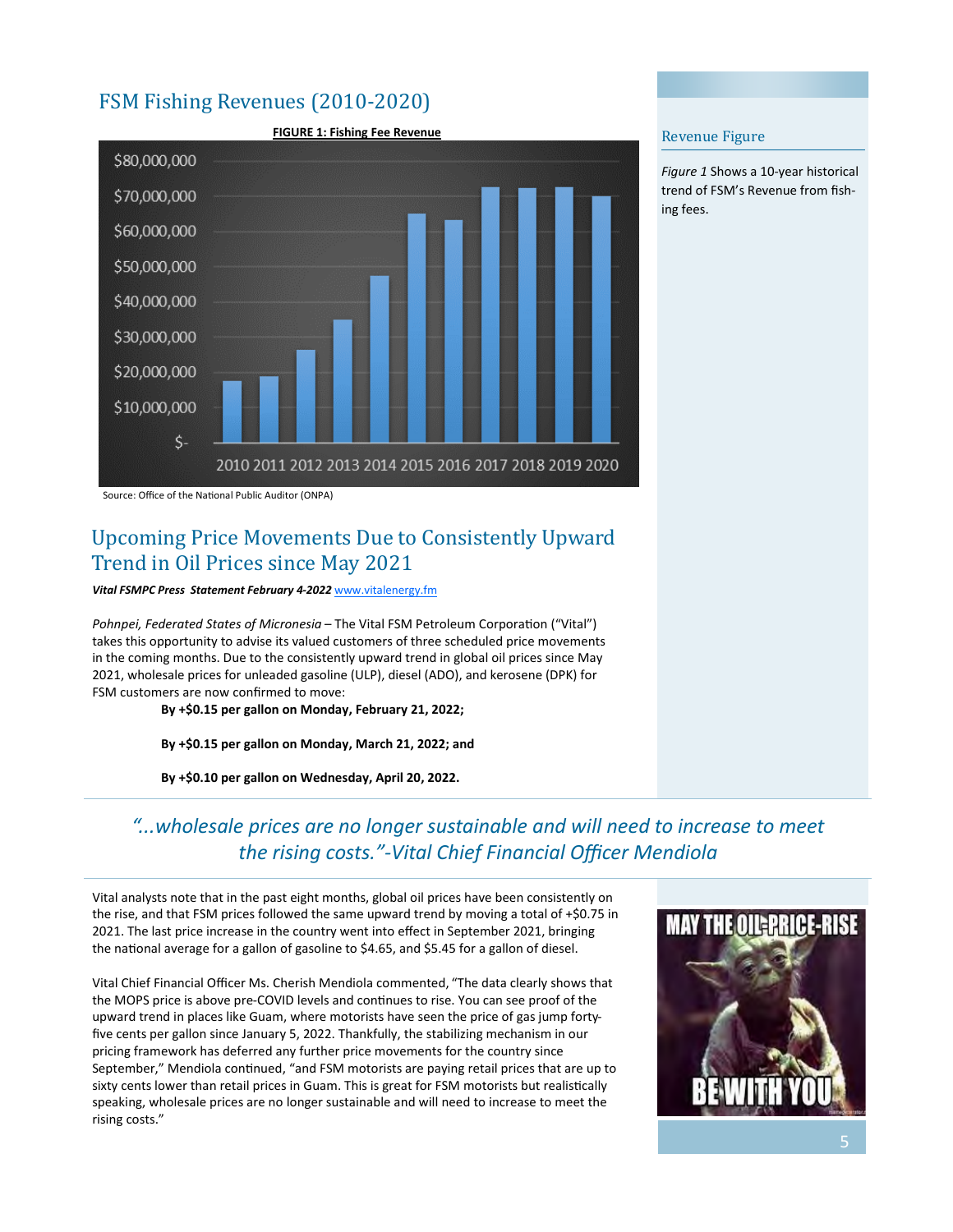### Trend in Oil Prices cont.

As of February 3, 2022, retail prices in the FSM range from as low as \$4.50 in Pohnpei (Panuelo's Gas Station), \$4.65 in Yap (YCA, Coco Tree Service Center), \$4.70 in Chuuk (K&I), to \$4.75 in Kosrae (Senny's Gas Station.) Retail prices in other Micronesian islands are currently at \$5.19 in Guam (Mobil); \$5.37 in Palau (Belechel M-Dock Gas Station); and \$5.90 on Majuro (Ace's One Stop).



#### **FIGURE 1: Regional Retail Price Comparison**

### Meetings (WCPFC, PNA, FFA)

#### **APRIL**

- 1 25th MCS Working Group meeting (MCSWG25)
- 5-8 Pacific Leadership Fisheries Program L4C Module 4: Managing yourself
- 6-7 Tuna Data eWorkshop
- 13-14 Our Oceans Conference
- 22 3rd ABC Meeting
- 26-27 PNA 4th Implementation Arrangement Workshop
- 27 Regional Fisheries Economics Refresher Workshop
- 28-29 EM SSPs Workshop

#### **MAY**

3-6 – PFMP Leadership in Times of Uncertainty

3 – OFMP III Inception Meeting (FMD)

3 – Observer Insurance Meeting & Observer livelihood & safety update meeting

3-4 – HS Limits and Allocations Workshop

10-12 – 5th Workshop on South Pacific Albacore (SPA5)

- 11-13 5<sup>th</sup> Renegotiation of US Treaty
- 17 Audit & Risk Committee Meeting (ARC22)
- 18 Gender Forum

24-27 – 122th Annual Forum Fisheries Committee Meeting (FFC122)

25-27 – Pacific Oceans Alliance Meeting

#### **JUNE**

13-17 – 17th PNA Ministerial Meeting (PNAMIN17) 27-July 1 – UN Ocean Conference – Lisbon 28-July 1 – Observer Report Incident Analysis Training

#### **JULY**

5 – Pre-Ministerial Special FFC123 and RFMM 3 Meetings

- $6 19$ <sup>th</sup> FFC Ministerial Meeting (FFCMIN19)
- 7 Regional Fisheries Ministers Meeting (RFMM3)

Why are fish so easy to weigh? -Because they have their own scales